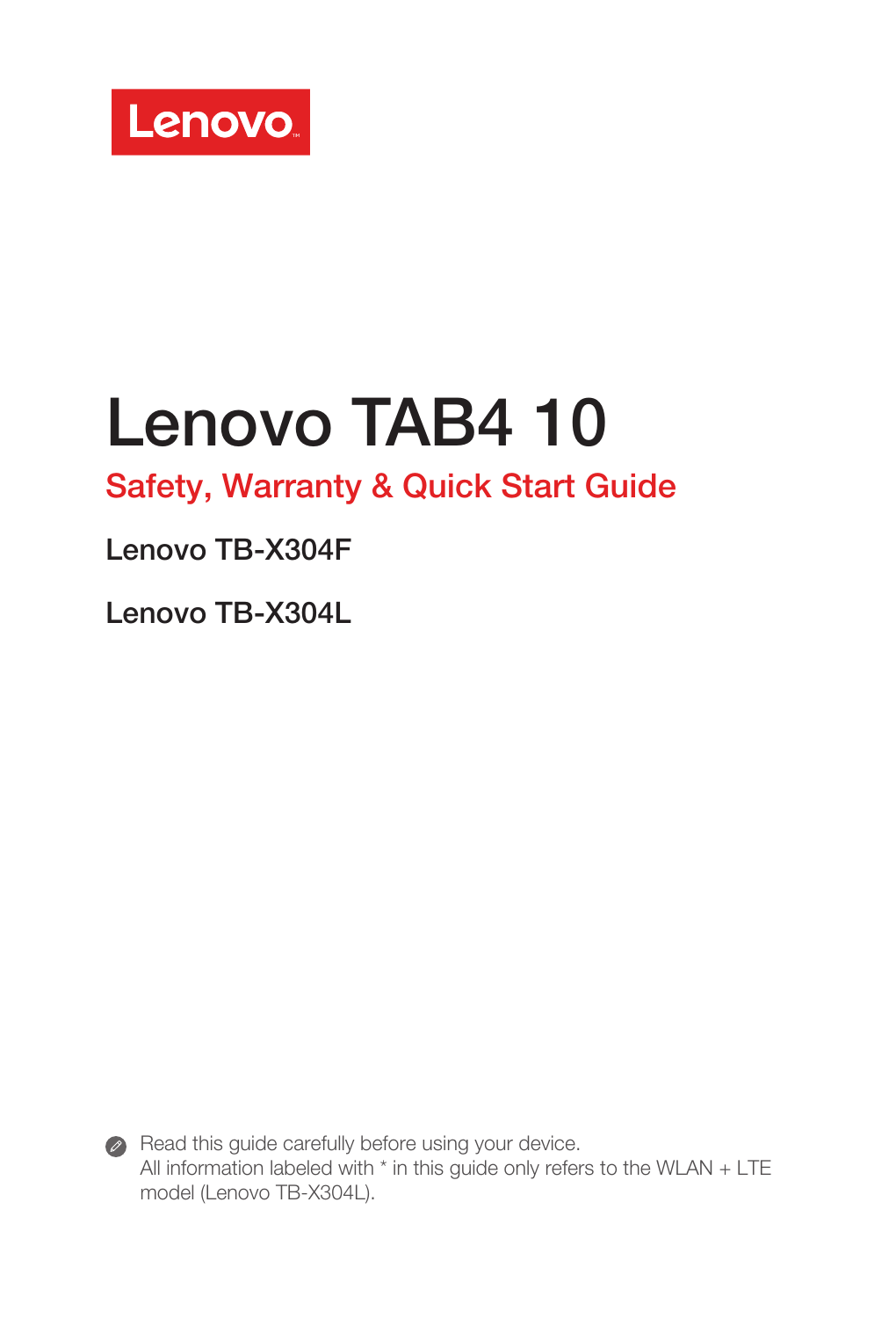## Reading before using your tablet

#### Reading first - regulatory information

Device models equipped with wireless communications comply with the radio frequency and safety standards of any country or region in which it has been approved for wireless use. In addition, if your product contains a telecom modem, it complies with the requirements for connection to the telephone network in your country.

Be sure to read the *Regulatory Notice* for your country or region before using the wireless devices contained in your device. To obtain a PDF version of the *Regulatory Notice*, refer to the "Downloading publications" section below.

#### Getting support

To get support on network services and billing, contact your wireless network operator. To learn how to use your tablet and view its technical specifications, go to http://support.lenovo.com.

#### Downloading publications

Electronic versions of your publications are available from http://support.lenovo.com. To download the publications for your tablet, go to http://support.lenovo.com and follow the instructions on the screen.

#### Accessing your *User Guide*

Your User Guide contains detailed information about your tablet. To access your User Guide, go to http://support.lenovo.com and follow the instructions on the screen.

#### Legal notices

Lenovo and the Lenovo logo are trademarks of Lenovo in the United States, other countries, or both.

Other company, product, or service names may be trademarks or service marks of others.

Manufactured under license from Dolby Laboratories. Dolby, Dolby Atmos, and the double-D symbol are trademarks of Dolby Laboratories.

LIMITED AND RESTRICTED RIGHTS NOTICE: If data or software is delivered pursuant a General Services Administration "GSA" contract, use, reproduction, or disclosure is subject to restrictions set forth in Contract No. GS-35F-05925.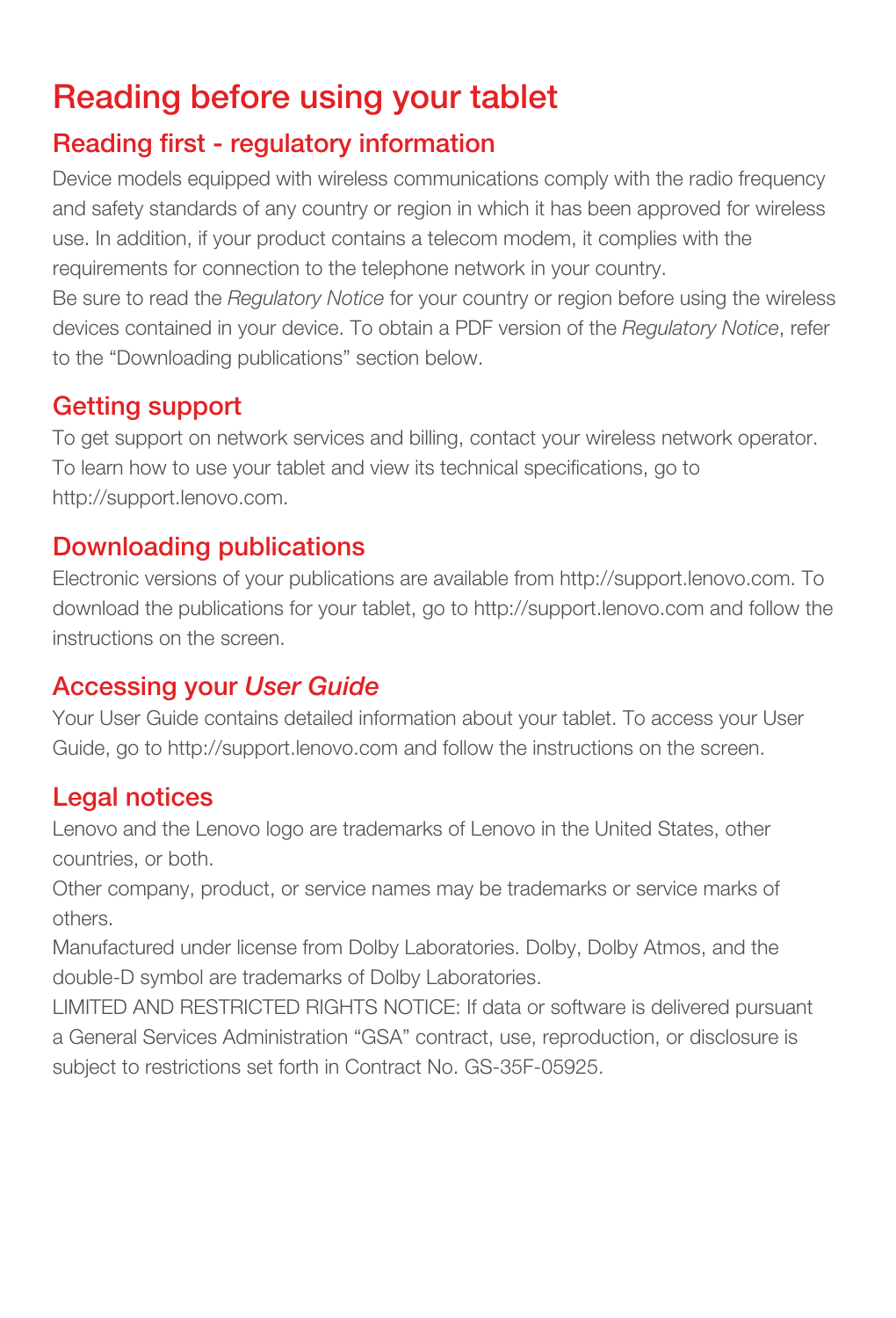## Device overview

| Model           | Version       |
|-----------------|---------------|
| Lenovo TB-X304F | <b>WI AN</b>  |
| Lenovo TB-X304L | $WI AN + ITF$ |



The WLAN version (Lenovo TB-X304F) does not have a card tray.

All pictures and illustrations in this document are for your reference only and may differ from the final product.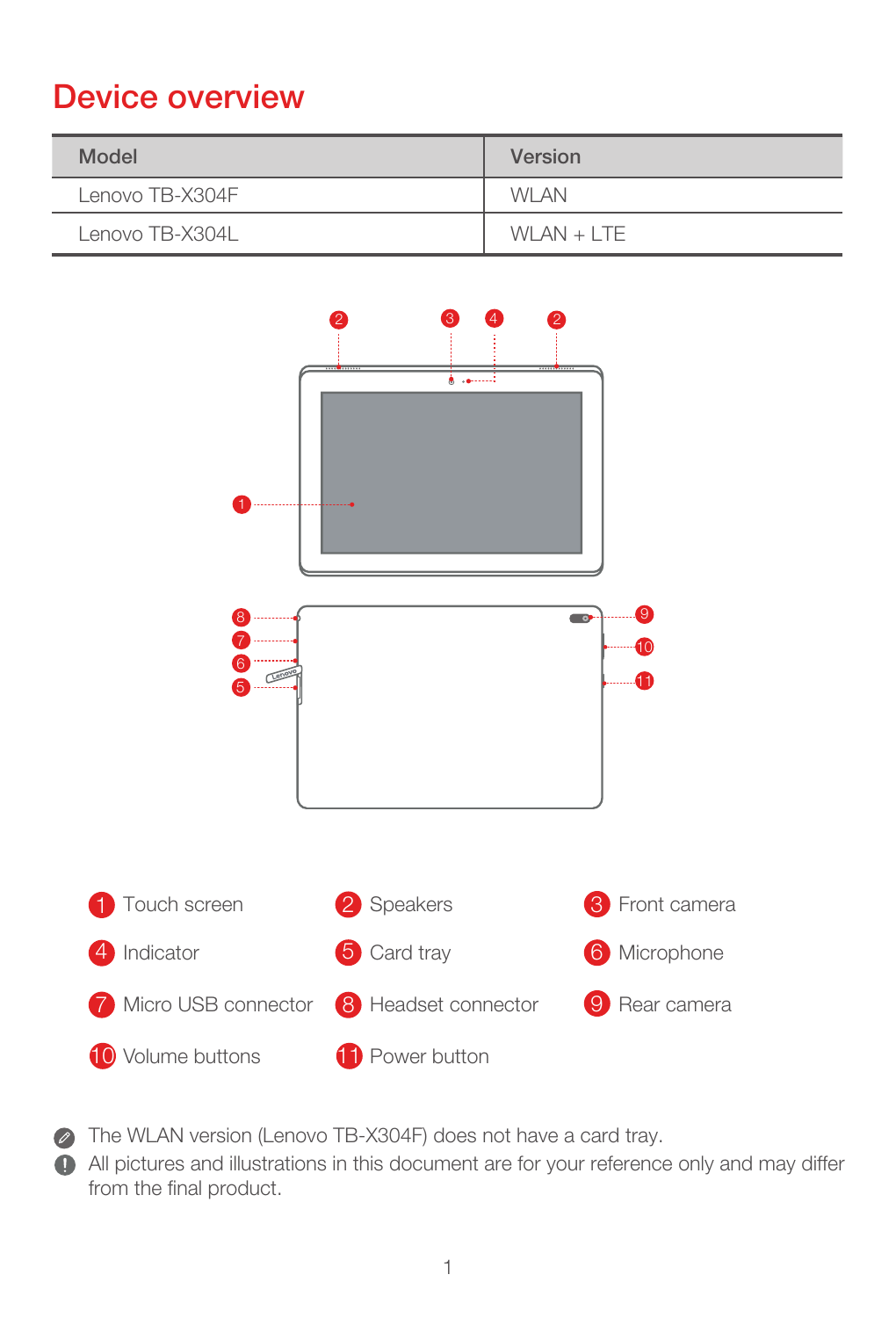## Preparing your device

Use a microSD card (sold separately) for extra storage.

\*To access cellular networks with your device (WLAN + LTE version only - model number Lenovo TB-X304L), insert a Nano-SIM card provided by your carrier into the slot as shown below.

- Step 1. Open the card slot cover.
- Step 2. Insert the \*Nano-SIM and microSD cards as shown.
- Step 3. Replace the card slot cover.



Figure 2: WLAN + LTE

Only Nano-SIM cards work with your device.

Do not insert or remove the Nano-SIM card while your device is powered on. Doing so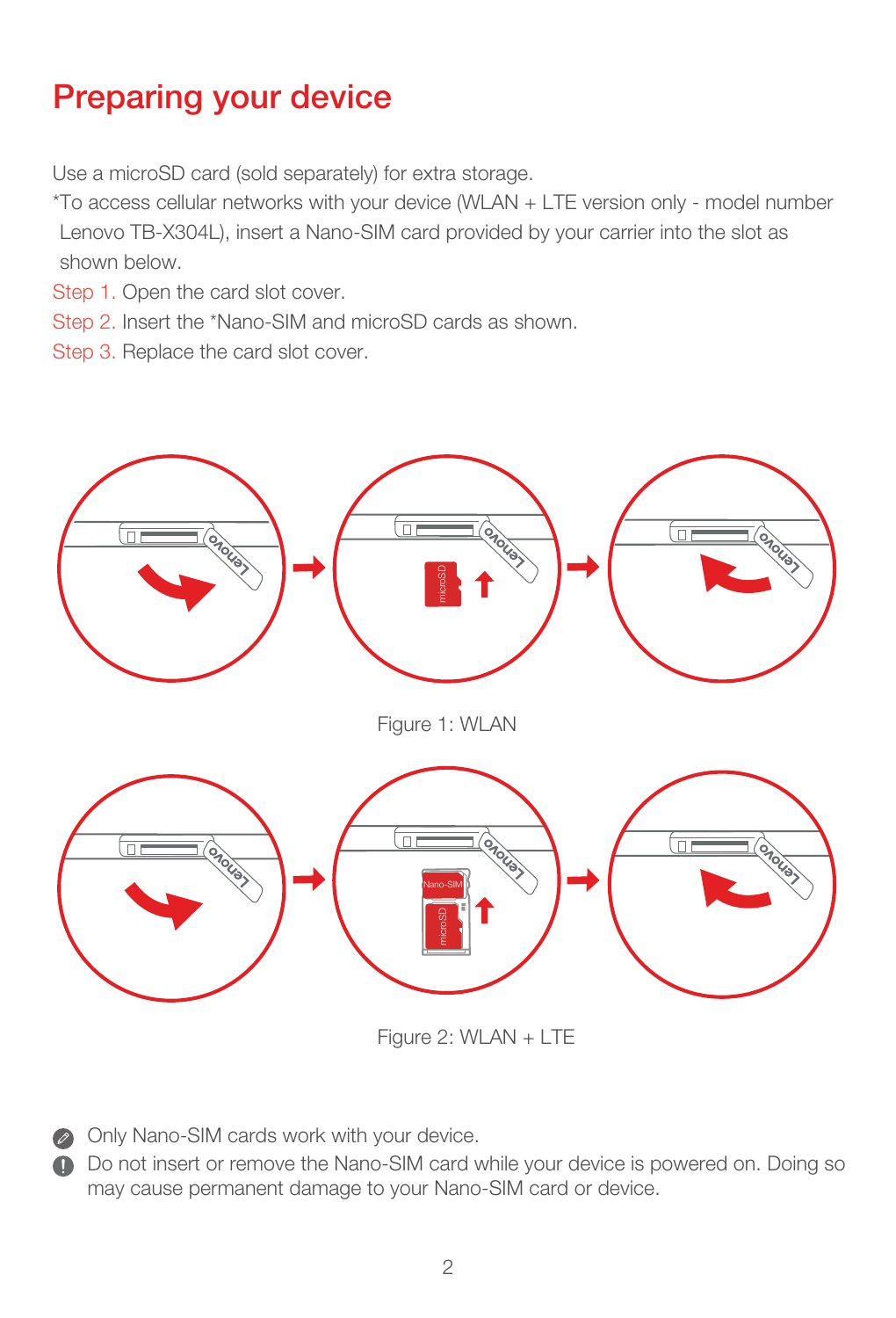## Using your device for the first time

You might need to charge the battery before using your device. Insert the charger into the charging port as shown below.

Connect your tablet to a power outlet using the cable and USB power adapter provided.



#### Turning on/off



Turn on: Press and hold the Power button until the Lenovo logo appears.

Turn off: Press and hold the Power button for a few seconds, then tap Power off.

Restart: Press and hold the Power button for about 10 seconds to restart.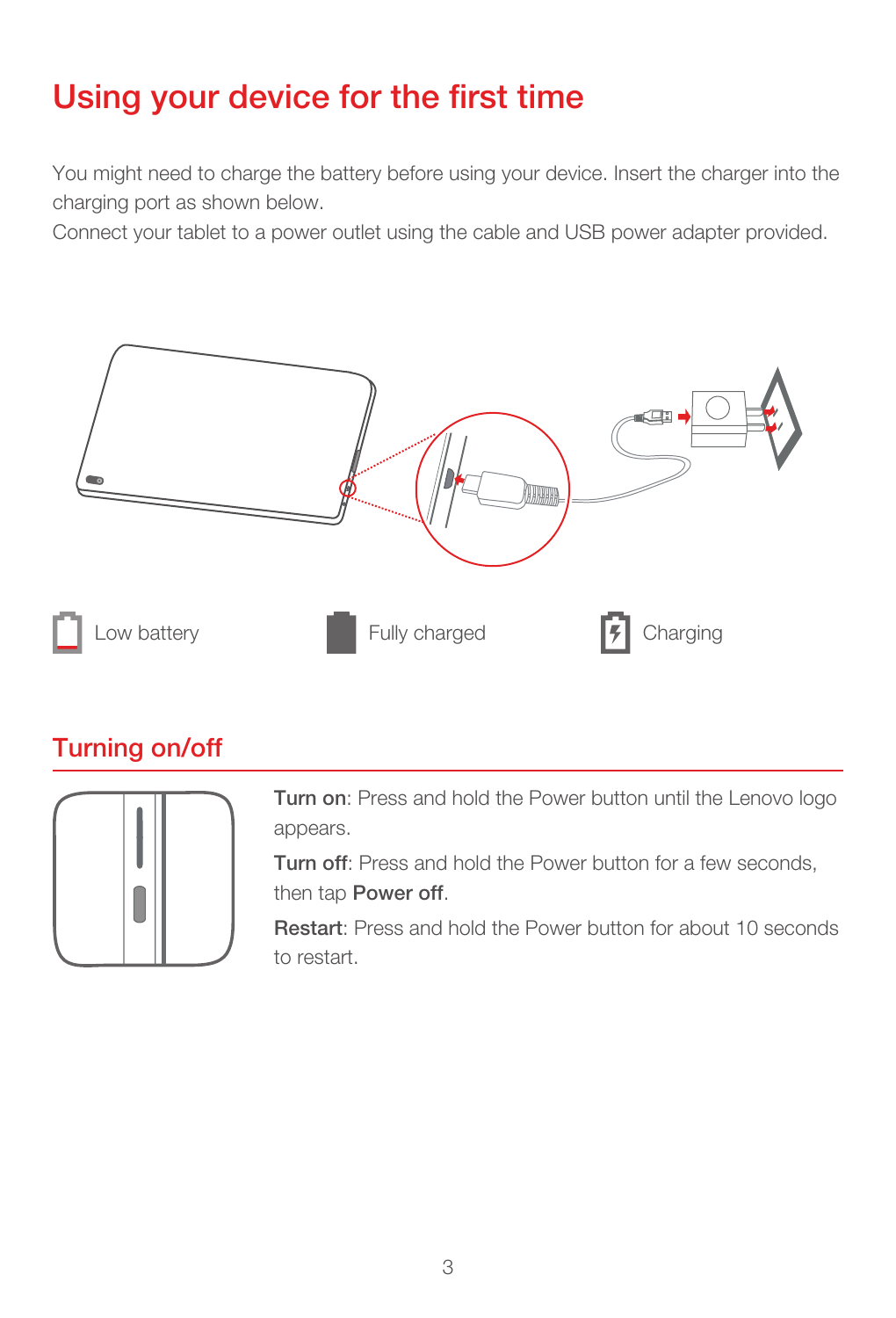## Important safety and handling information

#### Plastic bag notice

Danger: Plastic bags can be dangerous. Keep plastic bags away from babies and children to avoid danger of suffocation.

#### Built-in rechargeable battery notice

Danger: Do not attempt to replace the internal rechargeable lithium ion battery. Risk of explosion if the battery is replaced with an incorrect type. Contact Lenovo Support for factory replacement. Dispose of used batteries according to the instructions.

#### Caution about high volume usage

Warning: Exposure to loud noise from any source for extended periods of time may affect your hearing. The louder the sound, the less time is required before your hearing could be affected. To protect your hearing:

- Limit the amount of time you use headsets or headphones at high volume.
- • Avoid turning up the volume to block out noisy surroundings.
- • Turn the volume down if you can't hear people speaking near you.

If you experience hearing discomfort, including the sensation of pressure or fullness in your ears, ringing in your ears or muffled speech, you should stop listening to the device through your headset or headphones and have your hearing checked.



To prevent possible hearing damage, do not listen at high volume levels for long periods.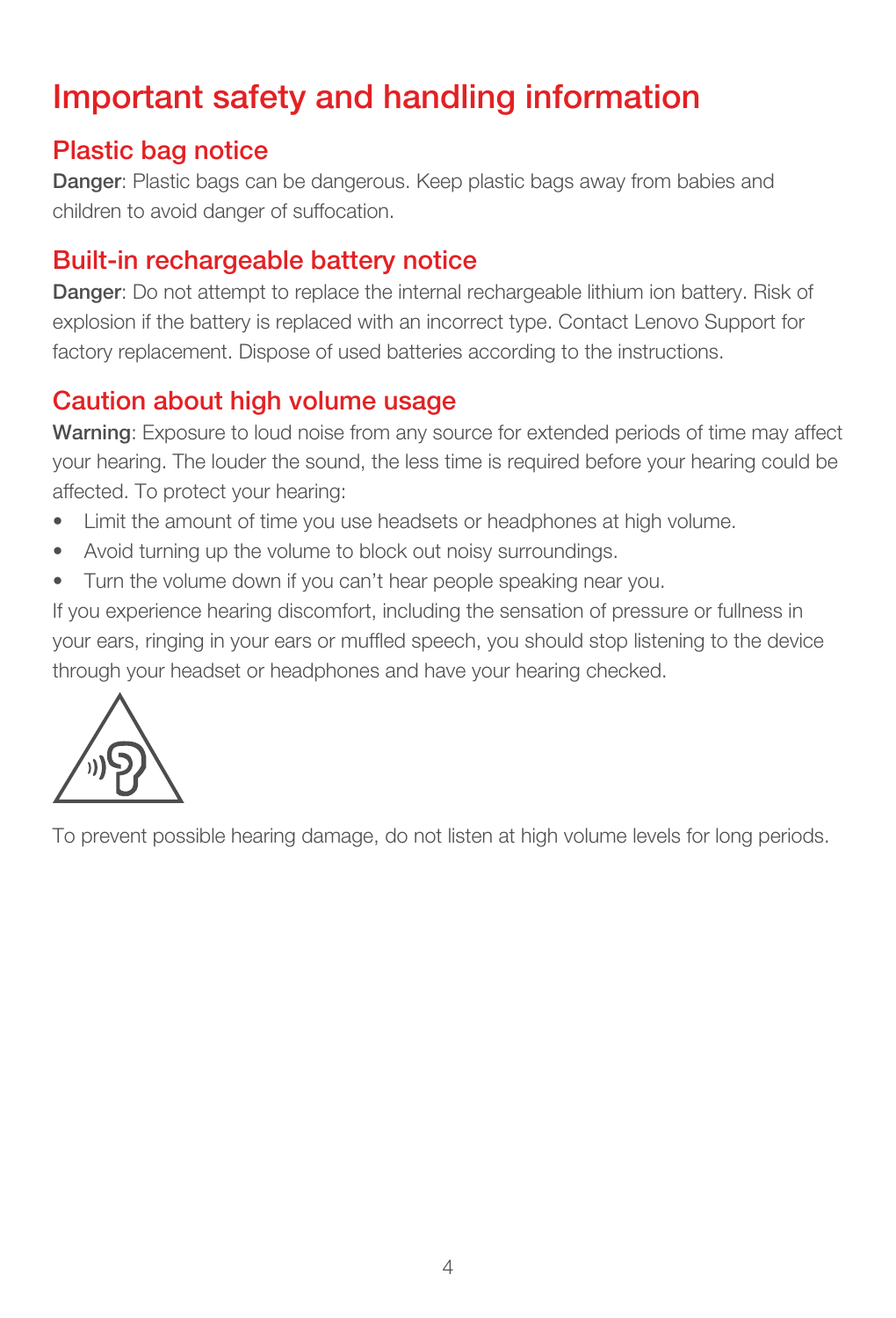## Service and support information

The following information describes the technical support that is available for your product, during the warranty period or throughout the life of your product. Refer to the *Lenovo Limited Warranty* (LLW) for a full explanation of Lenovo warranty terms. See "*Lenovo Limited Warranty* notice" later in this document for details on accessing the full warranty.

#### Online technical support

Online technical support is available during the lifetime of a product at: http://www.lenovo.com/support

#### Telephone technical support

You can get help and information from the Customer Support Center by telephone. Before contacting a Lenovo technical support representative, please have the following information available: model and serial number, the exact wording of any error message, and a description of the problem.

Your technical support representative might want to walk you through the problem while you are at your device during the call.

#### Worldwide Lenovo Support telephone list

Important: Telephone numbers are subject to change without notice. The most up-todate telephone list for the Customer Support Center is always available at: http://www.lenovo.com/support/phone

If the telephone number for your country or region is not listed, contact your Lenovo reseller or Lenovo marketing representative.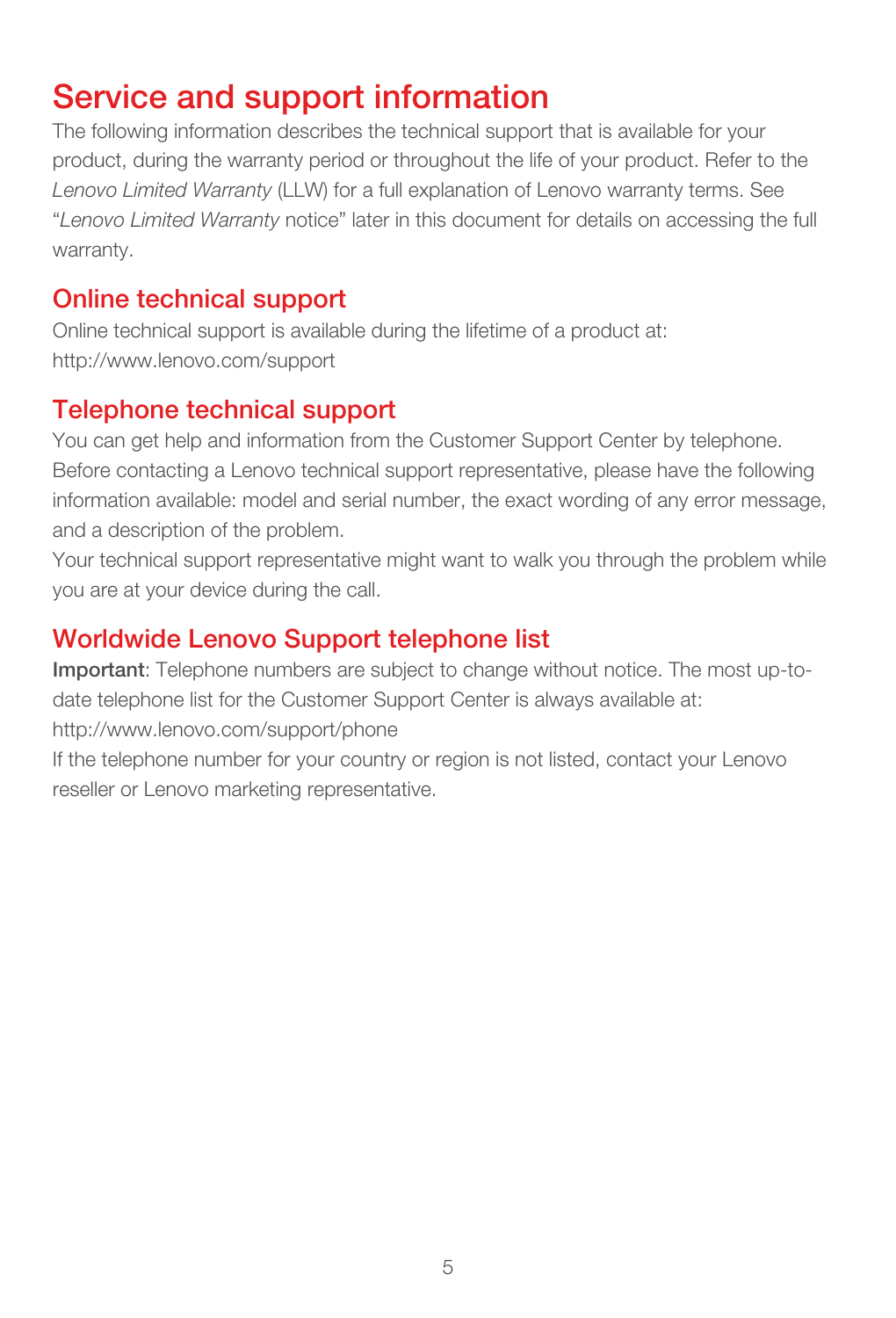## Warranty information

#### Lenovo Limited Warranty notice

This product is covered by the terms of the LLW, version L505-0010-02 08/2011. Read the LLW at http://www.lenovo.com/warranty/llw\_02. You can read the LLW in a number of languages from this Web site. If you cannot view the LLW from the Web site, contact your local Lenovo office or reseller to obtain a printed version of the LLW.

#### Warranty period and type of warranty service

| <b>Warranty period</b><br>Country or region                                                                                                                                                                          |                                                    | Type of warranty<br>service |
|----------------------------------------------------------------------------------------------------------------------------------------------------------------------------------------------------------------------|----------------------------------------------------|-----------------------------|
| Germany, Italy, Austria, United Kingdom,<br>Israel, Australia, New Zealand                                                                                                                                           | Parts and Labor - 1 year<br>Battery Pack - 1 year  | 1.3                         |
| Guatemala, Costa Rica, Venezuela, Peru,<br>Uruguay, Ecuador, Colombia, Chile,<br>Argentina, Indonesia, Vietnam, India,<br>Malaysia, Thailand, Philippines, Singapore,<br>Hong Kong, El Salvador, Taiwan, South Korea | Parts and Labor - 1 year<br>Battery Pack - 1 year  | 1.4                         |
| Russia, Ukraine, Egypt, Lebanon, Morocco,<br>South Africa, Tunisia, Mauritius, Mozambique,<br>United Arab Emirates, Jordan, Kenya, Nigeria,<br>Uganda, Ghana, Oman, Tanzania, Namibia                                | Parts and Labor - 1 year<br>Battery Pack - 1 year  | 4                           |
| United States of America, Canada, Mexico,<br>Japan                                                                                                                                                                   | Parts and Labor - 1 year<br>Battery Pack - 1 year  | 1,5                         |
| Panama                                                                                                                                                                                                               | Parts and Labor - 1 year<br>Battery Pack - 1 year  |                             |
| Brazil                                                                                                                                                                                                               | Parts and Labor - 1 year<br>Battery Pack - 1 year  | 2,5                         |
| Spain, Switzerland, Portugal, Netherlands,<br>Belgium, Sweden, Denmark, Norway, Finland,<br>Estonia, Latvia, Lithuania, Iceland, France                                                                              | Parts and Labor - 2 years<br>Battery Pack - 1 year | 1.3                         |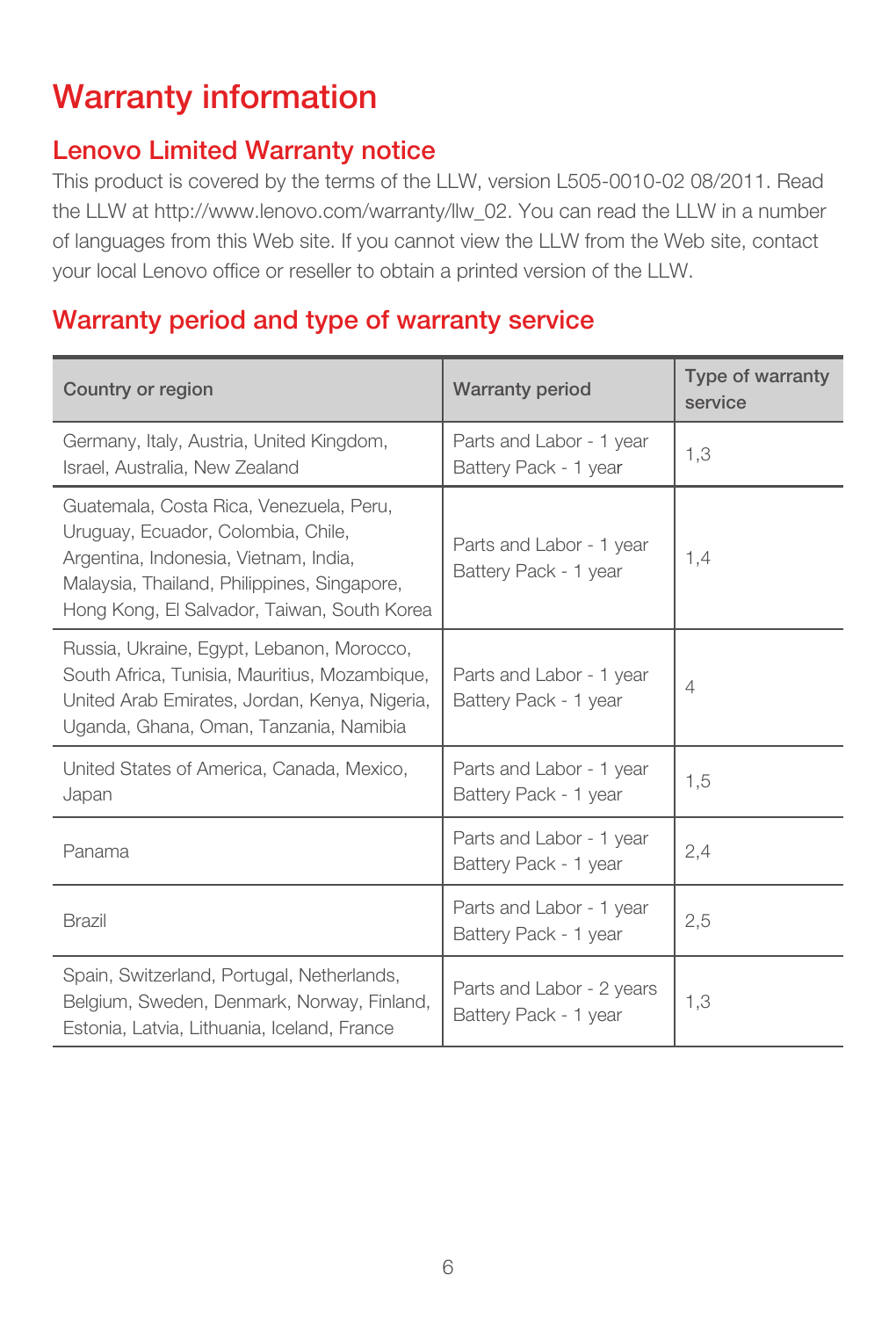| Country or region                                                                                     | <b>Warranty period</b>                              | Type of warranty<br>service |
|-------------------------------------------------------------------------------------------------------|-----------------------------------------------------|-----------------------------|
| Czech Republic, Hungary, Romania, Bulgaria,<br>Greece, Croatia, Slovenia, Slovakia, Cyprus,<br>Poland | Parts and Labor - 2 years<br>Battery Pack - 1 year  | 1,5                         |
| Turkev                                                                                                | Parts and Labor - 2 years<br>Battery Pack - 2 years | 3.4                         |
| Saudi Arabia                                                                                          | Parts and Labor - 2 years<br>Battery Pack - 2 years | $\overline{4}$              |
| Serbia                                                                                                | Parts and Labor - 2 years<br>Battery Pack - 1 year  | 1,4                         |

Excludes some components. 90-day limited warranty for power adapters, keyboards, plastics, and hinges.

#### Type of warranty service

- 1. Customer Replaceable Unit ("CRU") Service
- 2. On-site Service
- 3. Courier or Depot Service
- 4. Customer Carry-In Service
- 5. Mail-in Service
- 6. Customer Two-Way Mail-in Service
- 7. Product Exchange Service

For a full explanation of the types of warranty service, refer to the full warranty. See "*Lenovo Limited Warranty* notice" for details on accessing the full warranty.

# EurAsia compliance markEAD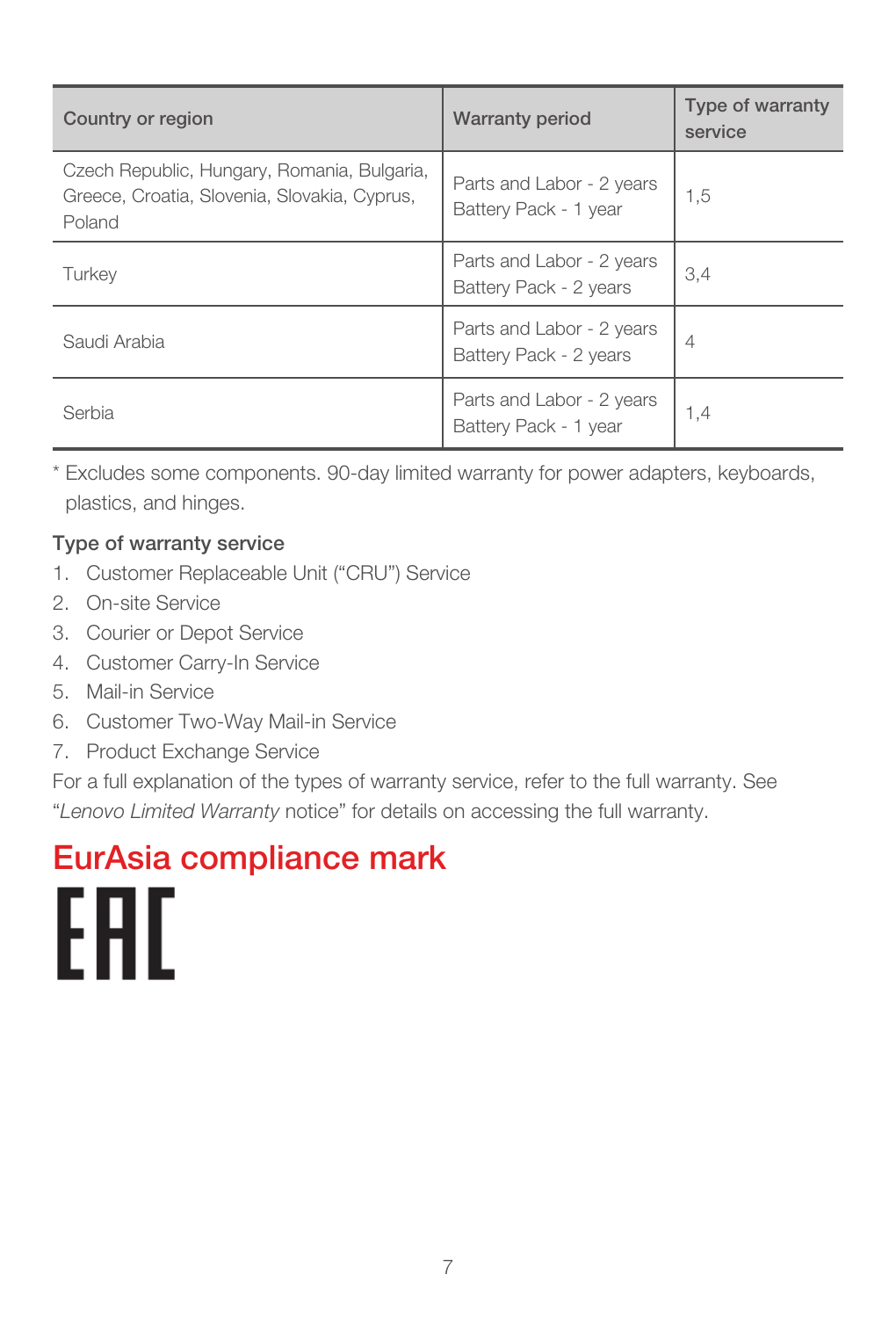## Environmental, recycling, and disposal information

#### General recycling statement

Lenovo encourages owners of information technology (IT) equipment to responsibly recycle their equipment when it is no longer needed. Lenovo offers a variety of programs and services to assist equipment owners in recycling their IT products. For information on recycling Lenovo products, go to http://www.lenovo.com/recycling.

#### Important battery and WEEE information



Batteries and electrical and electronic equipment marked with the symbol of a crossed-out wheeled bin may not be disposed as unsorted municipal waste. Batteries and waste of electrical and electronic equipment (WEEE) shall be treated separately using the collection framework available to customers for the return, recycling, and treatment of batteries and WEEE. When possible, remove and isolate batteries from WEEE prior to placing WEEE in the waste collection stream. Batteries are to be collected separately using the framework available for the return, recycling, and treatment of batteries and accumulators.

Country-specific information is available at: http://www.lenovo.com/recycling

#### Recycling information for Japan

Recycling and disposal information for Japan is available at: http://www.lenovo.com/recycling/japan

#### Additional recycling statements

Additional information about recycling device components and batteries is in your User Guide. See "Accessing your User Guide" for details.

#### Battery recycling marks

Battery recycling information for Taiwan



Battery recycling information for the United States and Canada

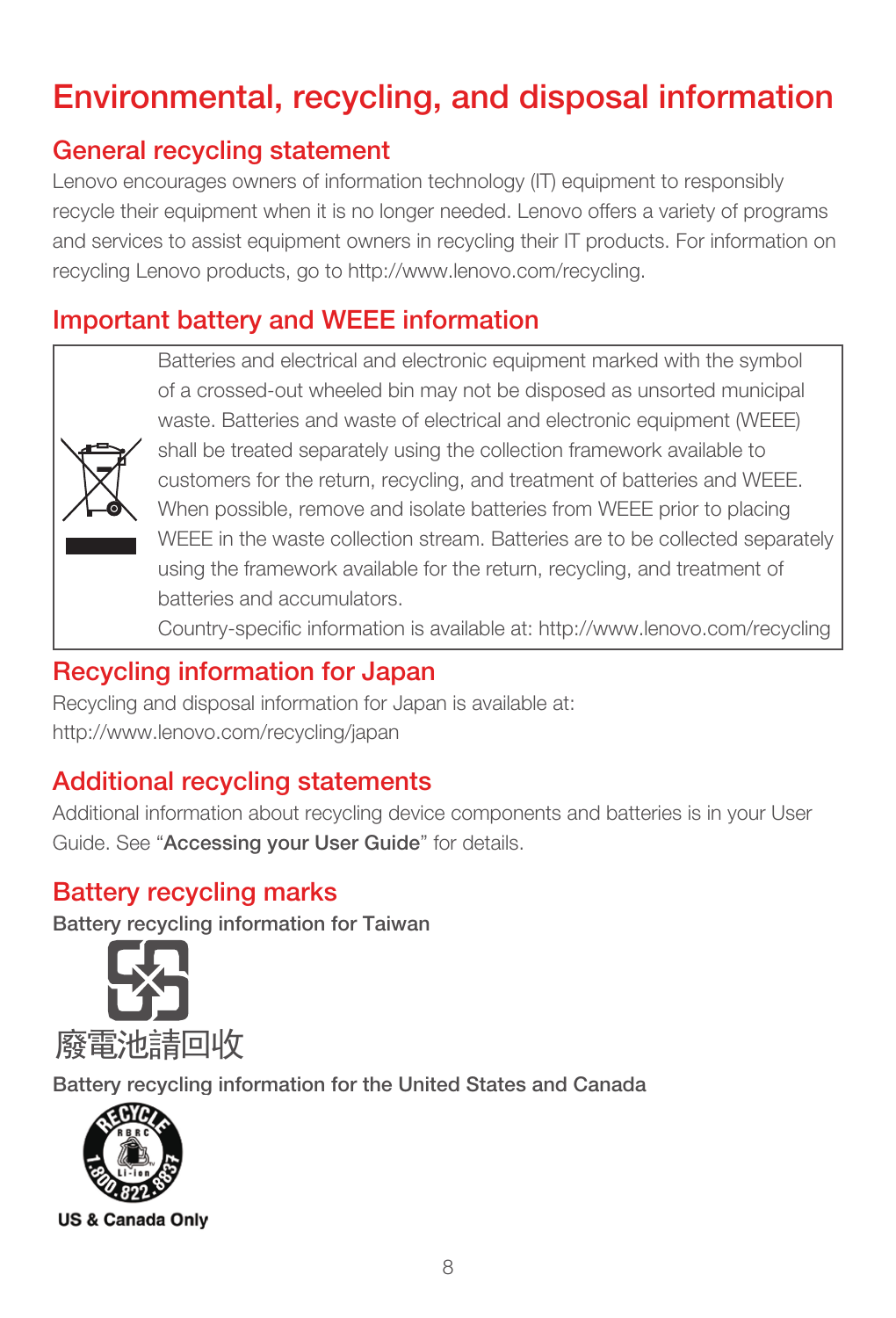Battery recycling information for the European Union



Energy efficiency mark



#### Restriction of Hazardous Substances Directive (RoHS)

#### Turkey

The Lenovo product meets the requirements of the Republic of Turkey Directive on the Restriction of the Use of Certain Hazardous Substances in Waste Electrical and Electronic Equipment (WEEE).

Türkiye AEEE Yönetmeligine Uygunluk Beyanı

Bu Lenovo ürünü, T.C. Çevre ve Orman Bakanlıgı'nın "Atık Elektrikli ve Elektronik Esya Bazı Zararlı Maddelerin Kullanımının Sınırlandırılmasına Dair Yönetmelik (AEEE)" direktierine uygundur.

AEEE Yönetmeligine Uygundur.

#### Ukraine

Цим підтверджуємо, що продукція Леново відповідає вимогам нормативних актів України, які обмежують вміст небезпечних речовин

#### India

RoHS compliant as per E-Waste (Management) Rules.

#### Vietnam

Lenovo products sold in Vietnam, on or after September 23, 2011, meet the requirements of the Vietnam Circular 30/2011/TT-BCT ("Vietnam RoHS").

#### European Union

Lenovo products sold in the European Union, on or after 3 January 2013 meet the requirements of Directive 2011/65/EU on the restriction of the use of certain hazardous substances in electrical and electronic equipment ("RoHS recast" or "RoHS 2"). For more information about Lenovo progress on RoHS, go to:

http://www.lenovo.com/social\_responsibility/us/en/RoHS\_Communication.pdf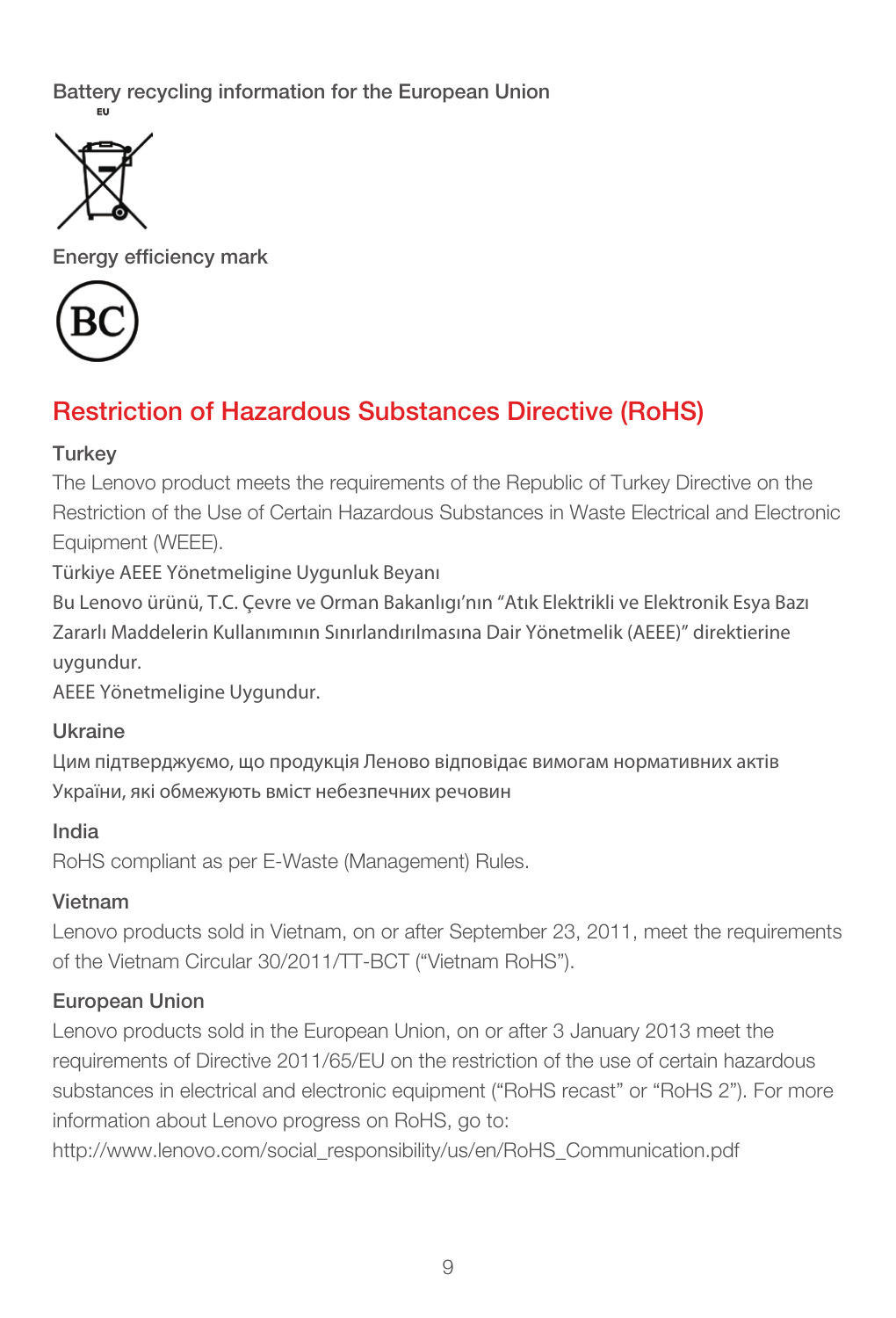## European Union compliance statement

#### European Union conformity

EU contact: Lenovo, Einsteinova 21, 851 01 Bratislava, Slovakia

# $\epsilon$

#### Compliance with the RE Directive

Lenovo PC HK Limited declares that the radio equipment type Lenovo TB-X304F, Lenovo TB-X304L is in compliance with Directive 2014/53/EU.

The full text of the EU declaration of conformity is available at the following internet address:

https://download.lenovo.com/consumer/mobiles\_pub/lenovo\_tb\_x304f\_doc.pdf https://download.lenovo.com/consumer/mobiles\_pub/lenovo\_tb\_x304l\_doc.pdf This radio equipment operates with the following frequency bands and maximum radiofrequency power:

| Model Name      | <b>Frequency Bands</b> | Maximum Conducted<br>Power (dBm) |
|-----------------|------------------------|----------------------------------|
| Lenovo TB-X304L | GSM 900                | 34                               |
|                 | GSM 1800               | 31                               |
|                 | <b>UMTS B1/B8</b>      | 24                               |
|                 | LTE B1/3/7/8/20/38/40  | 23                               |
|                 | 802.11b/g/n 2.4GHz     | 200                              |
|                 | Bluetooth 2.4GHz       | 200                              |
| Lenovo TB-X304F | 802.11b/g/n 2.4GHz     | 200                              |
|                 | Bluetooth 2.4GHz       | 200                              |

The above information is for EU countries only. Please refer to the actual product for supported frequency bands in other countries.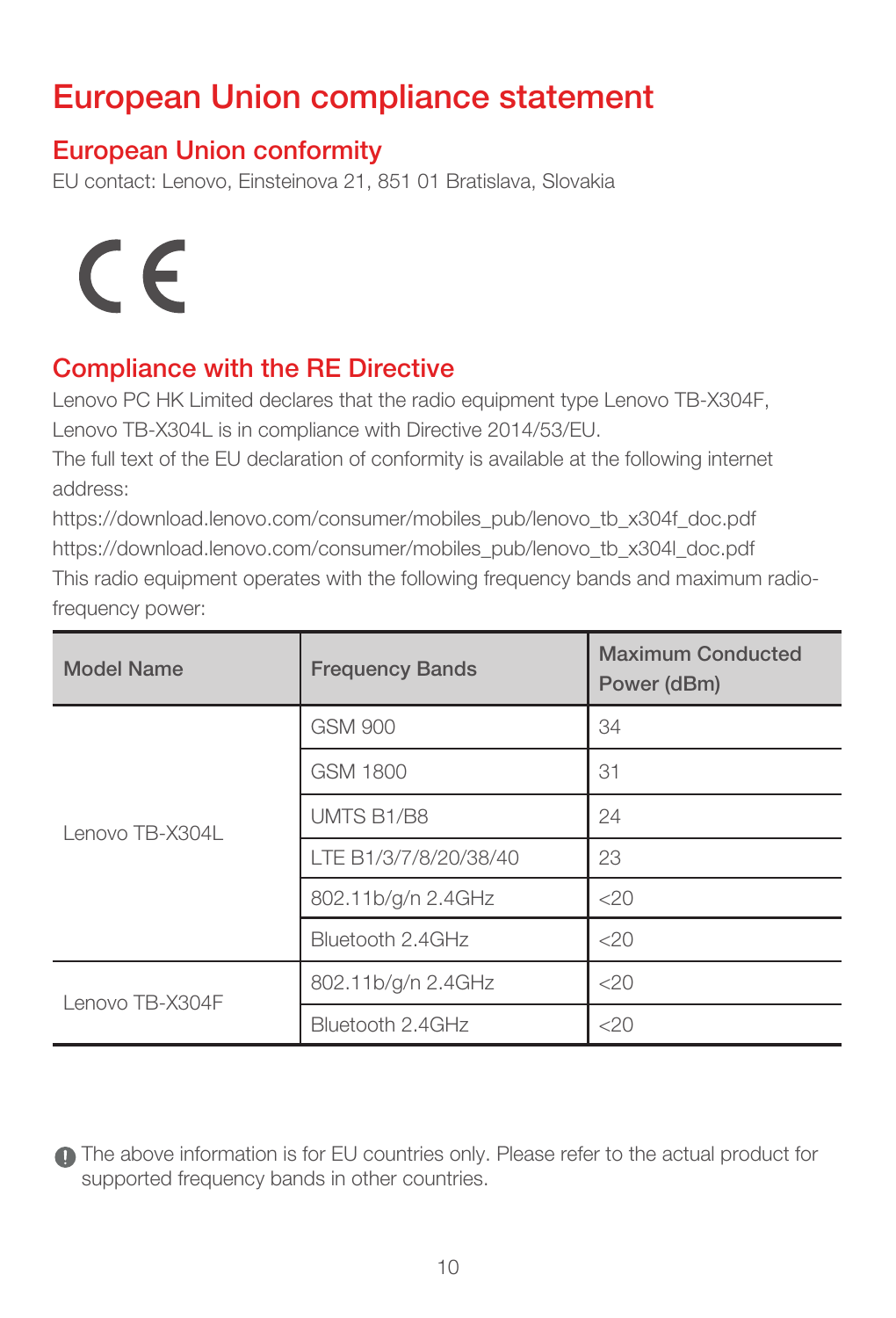## Specific Absorption Rate information

YOUR MOBILE DEVICE MEETS INTERNATIONAL GUIDELINES FOR EXPOSURE TO RADIO WAVES.

Your mobile device is a radio transmitter and receiver. It is designed not to exceed the limits for exposure to radio waves (radio frequency electromagnetic fields) recommended by international guidelines. The guidelines were developed by an independent scientific organization (ICNIRP) and include a substantial safety margin designed to assure the safety of all persons, regardless of age and health.

The radio wave exposure guidelines use a unit of measurement known as the Specific Absorption Rate, or SAR. The SAR limit for mobile devices is 2.0 W/kg. Tests for SAR are conducted using standard operating positions with the device transmitting at its highest certified power level in all tested frequency bands. The highest SAR values under the ICNIRP guidelines for your device model are listed below:

Maximum SAR for this model and conditions under which it was recorded.

| Europe 10g<br>SAR I imit<br>(2.0 W/kg) | Lenovo TB-X304F   Body-worn |  | WLAN, Bluetooth | 1.14 |
|----------------------------------------|-----------------------------|--|-----------------|------|
|----------------------------------------|-----------------------------|--|-----------------|------|

During use, the actual SAR values for your device are usually well below the values stated. This is because, for purposes of system efficiency and to minimize interference on the network, the operating power of your mobile device is automatically decreased when full power is not needed for the data connection.

The lower the power output of the device, the lower its SAR value.

If you are interested in further reducing your RF exposure then you can easily do so by limiting your usage or simply using a hands-free kit to keep the device away from the body.